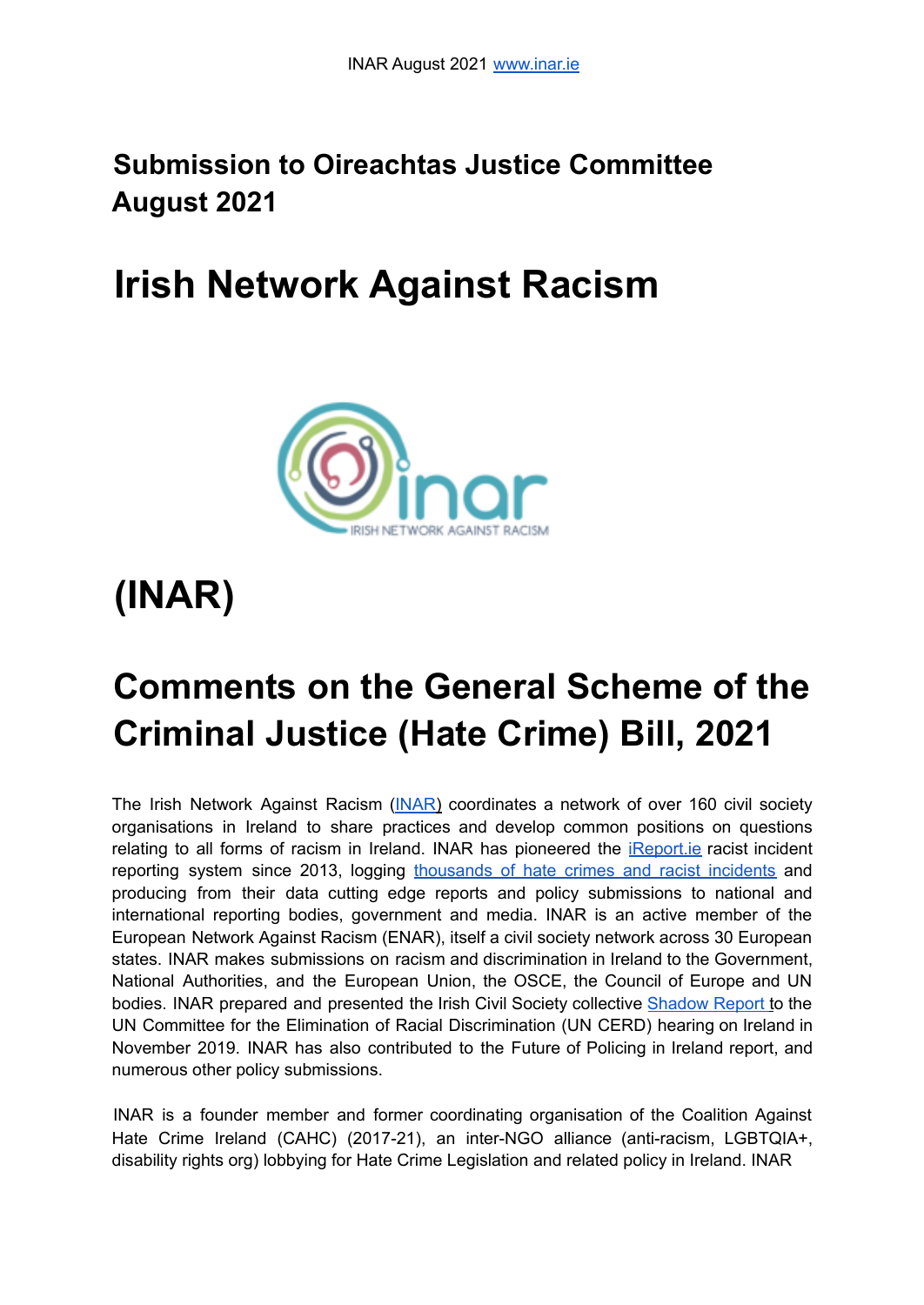INAR August 2021 www.inar.ie

Chairs the Garda National Diversity Forum, overseeing the implementation of the An Garda Síochána Diversity Strategy (2018-21).

In 2020 INAR's Director was appointed by the Minister of Justice to advisory Government Anti-Racism Committee (ARC) (2020-21) - now under the aegis of the Minister for Equality, developing the National Action Plan Against Racism (NAPAR).

INAR is a participant in several projects in the area of hate crime and minority relations with the criminal justice system, including the 'Facts Against Hate' programme (commended by the EU Fundamental Rights Agency) with OSCE/ODIHR, the Finnish Ministries of Justice and Equality and Finnish Police Training College, and Finnish and Croatian human rights groups monitoring hate crime. Similarly, INAR is a key partner in EU-wide "Facing Facts" project led by CEJI (Jewish Contribution to an Inclusive Europe); researching and developing online training courses for NGOs, Prosecutors and Police forces (Italy, Hungary, Spain, Belgium, Ireland) in responding to, hate speech, hate crimes and monitoring hate crimes. INAR is the co-author of "Connecting on Hate Crime in Europe, Country Report for Ireland", and has subsequently co-developed the 'Facing Facts' online training module for Gardaí with Garda Síochána College and the Garda National Diversity and Inclusion Unit (GNDIU) (2021).

INAR is established as a 'trusted reporter' for hate content with Facebook, Twitter, Google/YouTube, and as the European Commission's Irish civil society partner for the EC annual hate content 'Monitoring Exercise' on Social Media platforms' adherence to EC Voluntary Code of Conduct.

Our submission to the Justice Committee here on the Heads of Bill, and other issues relating to minority access to justice, brings together findings and learnings from our collaborations, previous consultations and research, including from iReport.ie data, and from consultations with our member organisations, civil society partners and other key stakeholders.

---------------------------------------------------------------------------------------------------------------------------

**This submission is divided into 2 parts:**

*1) General Scheme of the Criminal Justice (Hate Crime) Bill, 2021*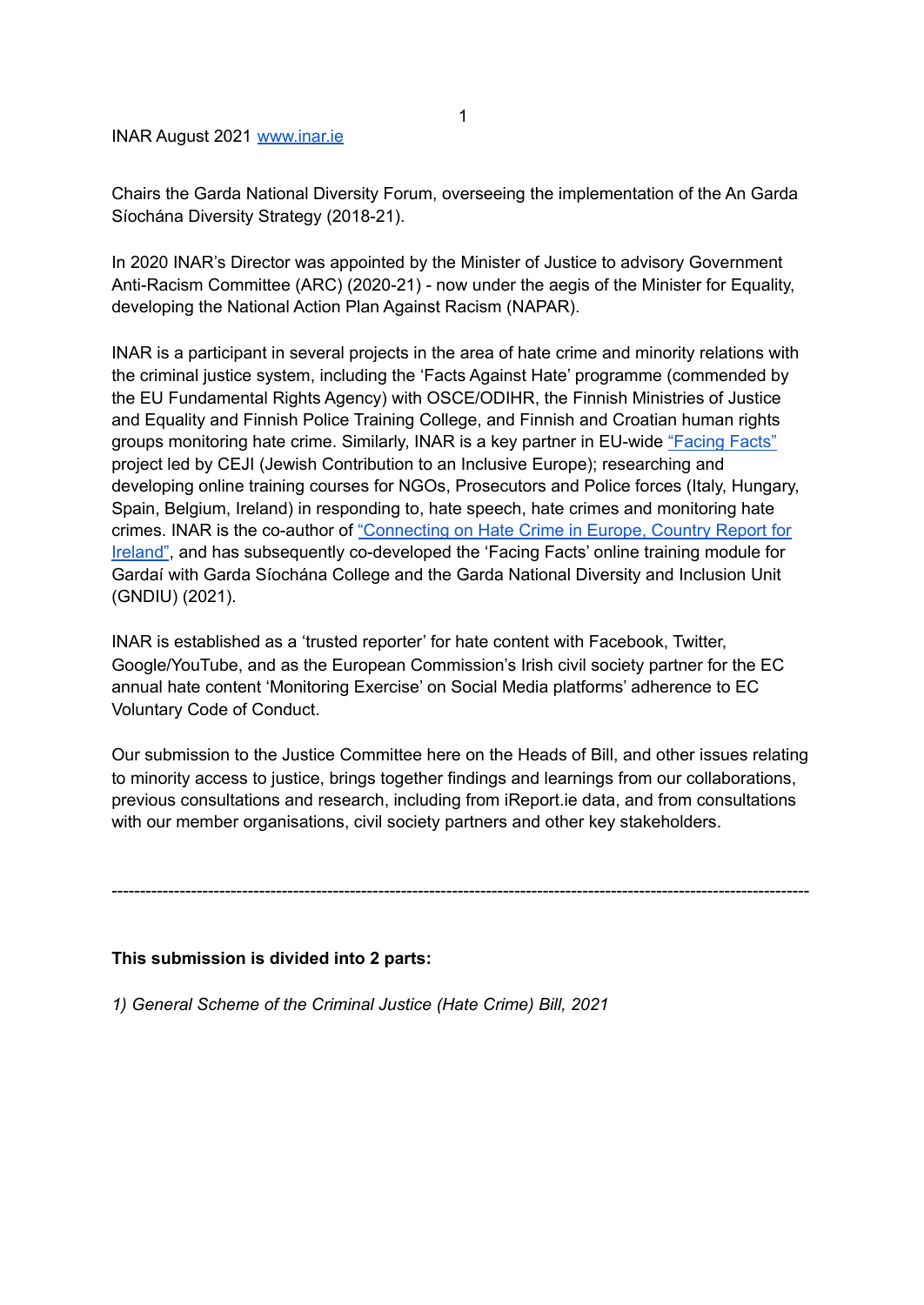INAR August 2021 www.inar.ie

# *1) General Scheme of the Criminal Justice (Hate Crime) Bill, 2021*

# **Introduction**

The Hate Crime Bill is a historic opportunity for Ireland to create a comprehensive framework that ensures sufficient access to remedies by victims of hate crime. At times the determination of the law by a court may be subject to some challenges, mainly in cases where the content of the applicable law is hard to ascertain. In such cases the law risks failing to protect victims; hence our emphasis on the need for clarity in the regulatory framework.

#### **Head 1 - Title.**

The title of the Act should reflect the fact that its contents include provisions, both for prohibiting incitement to hatred, and for prohibiting hate crime.

#### **Head 2: Interpretation**

#### **Definitions**

- The Interpretation section is welcome because it is an opportunity to provide clear definitions of terms.
- Definitions are important as they encapsulate the substance of the definition, or inclusion or exclusion from it, within the text of the definition.

# **Hatred and hostility**

- The addition of wording around Hatred and Hostility is welcome, provided clear definitions are given to ensure the consistency of form and language. INAR also welcomes the range in which the hate element is recognised as manifesting as this is very progressive.

# **The use of the word 'Magnitude'**

- INAR proposes that either: a) the word "magnitude'' be defined to avoid ambiguity in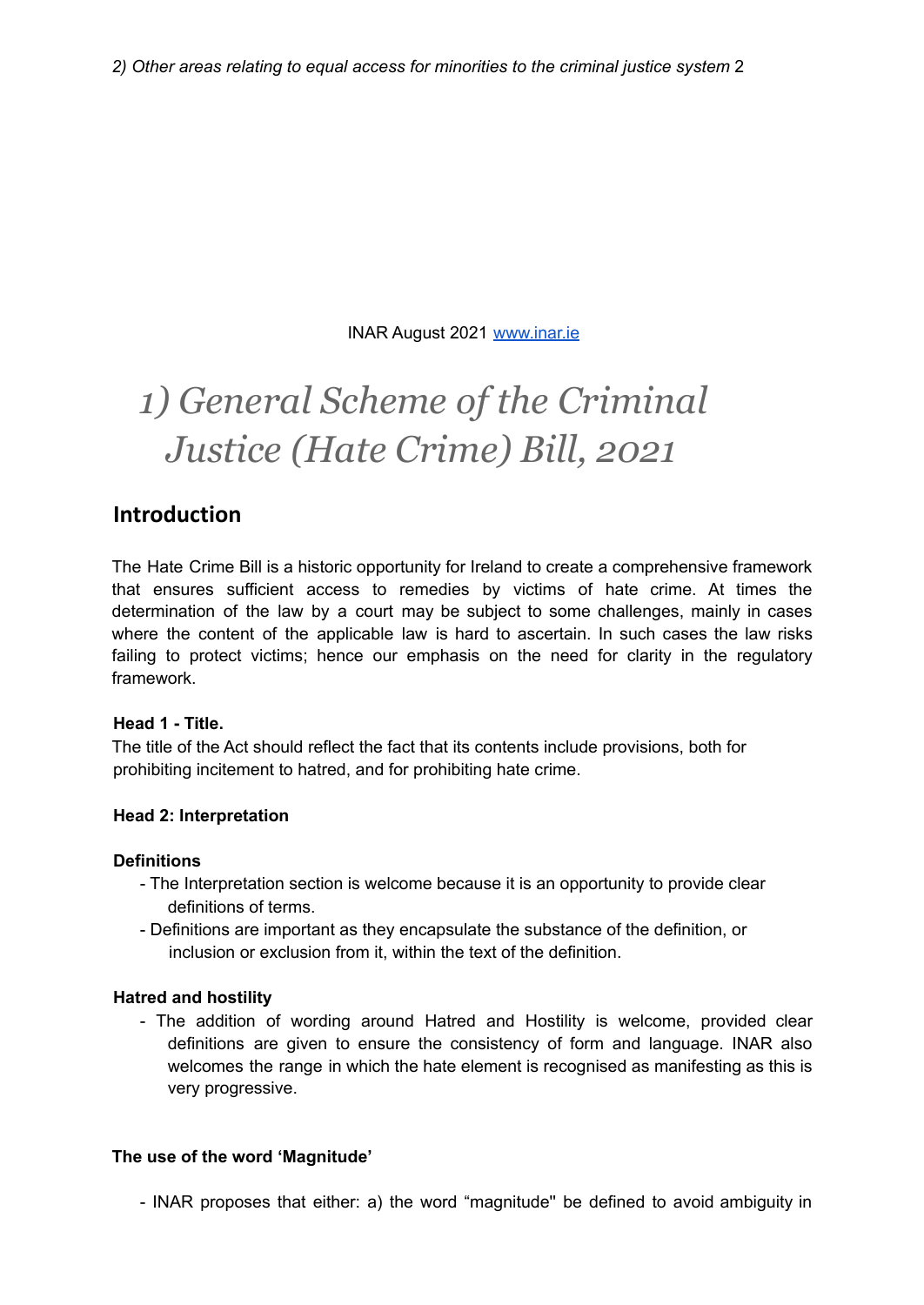interpretation by attributing a specific meaning to the word Or b) that the word should be taken out altogether to avoid any ambiguity which interpretation of the word might lead to.

#### **Addition of the word Prejudice under Head 2**

- INAR suggests that for precision the phrase "prejudice" should also be clearly defined under Head 2.

#### **Protected Characteristics**

- The "protected characteristics" should be expanded to fully reflect the diversity of Irish society i.e. add family status and age

> 3 INAR August 2021 www.inar.ie

- 'Race ' and 'Colour', as with all relevant protected categories, should be defined in accordance with the Equal Status Acts, 2000 and the Employment Equality Act, 1998.
- The wording must encompass both actual and perceived association with and membership of a protected group.

#### **Compliance with international law**

- It is important that definitions and all parts of the legislation should ensure compliance with international human rights standards, principles and best practices.
- To ensure the strongest protections for victims of hate crime, INAR is of the view that this legislative framework would benefit from an express provision stating that domestic laws should be interpreted in line with international human rights law while paying special attention to the specific needs of the diversity in Irish society

#### **Head 3: Incitement to Hatred**

INAR welcomes the expansion of the definition of 'Incitement to Hatred' to include, 'reckless'. This effectively recognises the wider array of manifestations of hate crime that victims experience ensuring a better protection to them.

#### **Head 4: Hate Crime**

The creation of aggravated 'offences' is a welcome development, there is a need for clarity of terms and definitions.

Head 4 (1) Assault:

#### - *"Aggravated by Prejudice"*

This is welcome as it adds to the range of behaviours that needs to be captured by the legislation. The term 'prejudice' must be clearly defined and we suggest that it should be defined explicitly and unequivocally under Head 2.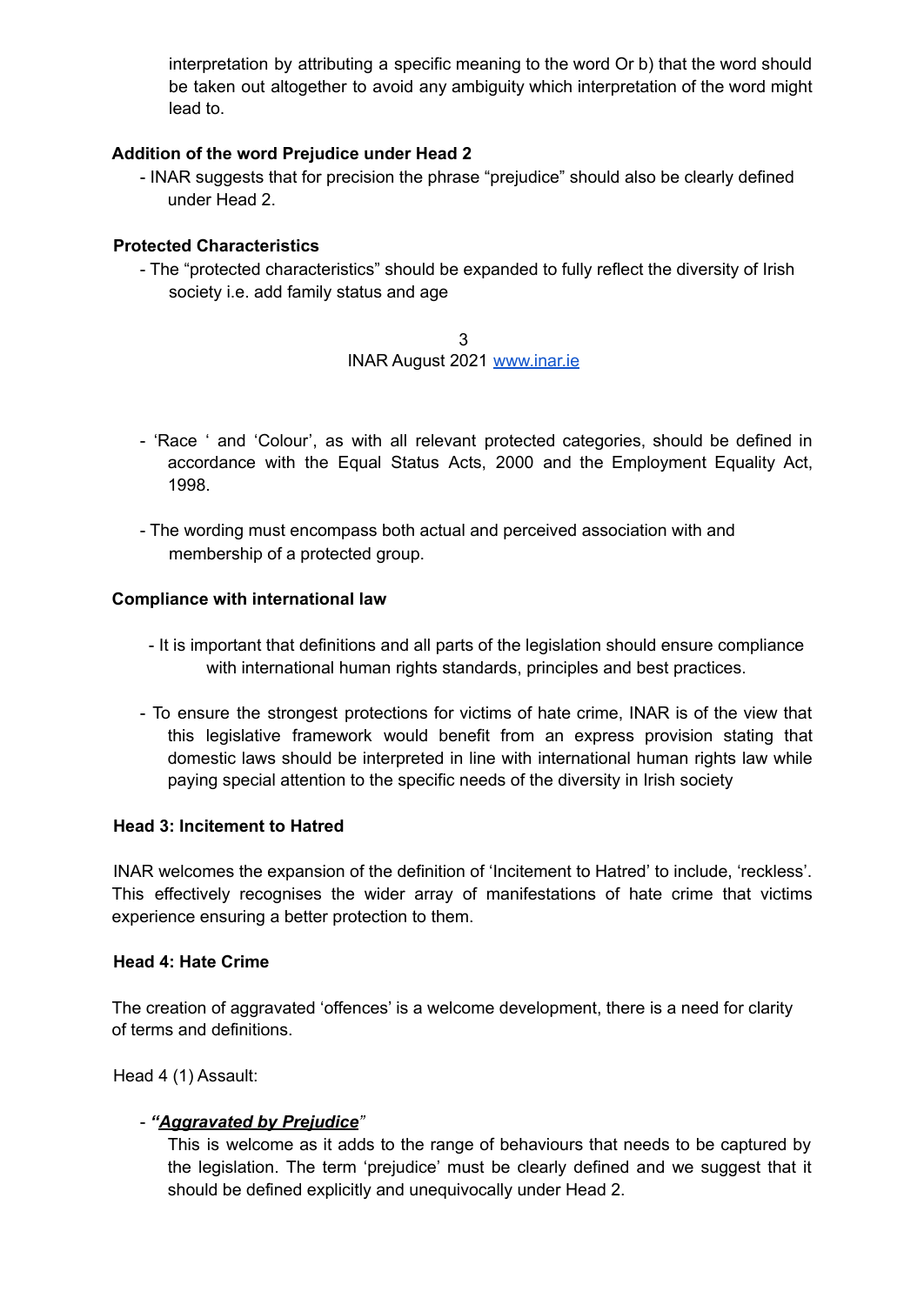Head 4 (2) Assault causing harm:

#### - "*Motivated by Prejudice*"

This is welcome but should be amended to add "and/or involving the demonstration of prejudice, ill will, hostility on the part of the perpetrator against a protected characteristic." This will remove ambiguity in the recording of possible hate crimes.

Head 4 (3) Causing serious harm:

# - "*Aggravated by Prejudice*"

We recommend that this should also be amended by adding "and/or involving the demonstration of prejudice, ill will, hostility on the part of the perpetrator against a

> 4 INAR August 2021 www.inar.ie

protected characteristic." this will remove ambiguity in the recording of possible hate crimes and provide a clear way of establishing the hate element

Head 4 (4) Threats to Kill or cause serious harm:

#### - "*Aggravated by Prejudice*"

This is welcomed but should be amended to add "and/or involving the demonstration of prejudice, ill will, hostility on the part of the perpetrator against a protected characteristic. "This will remove ambiguity in the recording of possible hate crimes and provide a clear way of establishing the hate element.

Head 4 (5) Coercion:

#### - "*Aggravated by Prejudice*"

This is especially welcomed as it captures behaviours that affect victims who have hitherto been unrecognised, however, it must be amended to add "and/or involving the demonstration of prejudice, ill will, hostility on the part of the perpetrator against a protected characteristic. "This will remove ambiguity in the recording of possible hate crimes and provide a clear way of establishing the hate element.

Head 4 (6) Harassment:

#### - "*Aggravated by Prejudice"*

This is a welcomed development but should be amended to include "and/or involving the demonstration of prejudice, ill will, hostility on the part of the perpetrator against a protected characteristic. "This will remove ambiguity in the recording of possible hate crimes and provide a clear way of establishing the hate element.

#### Head 4 (7) Endangerment:

#### - "*Aggravated by Prejudice*"

This is welcome however prejudice must be clearly defined for the avoidance of doubt as to what it constitutes and should be amended to add "and/or involving the demonstration of prejudice, ill will, hostility on the part of the perpetrator against a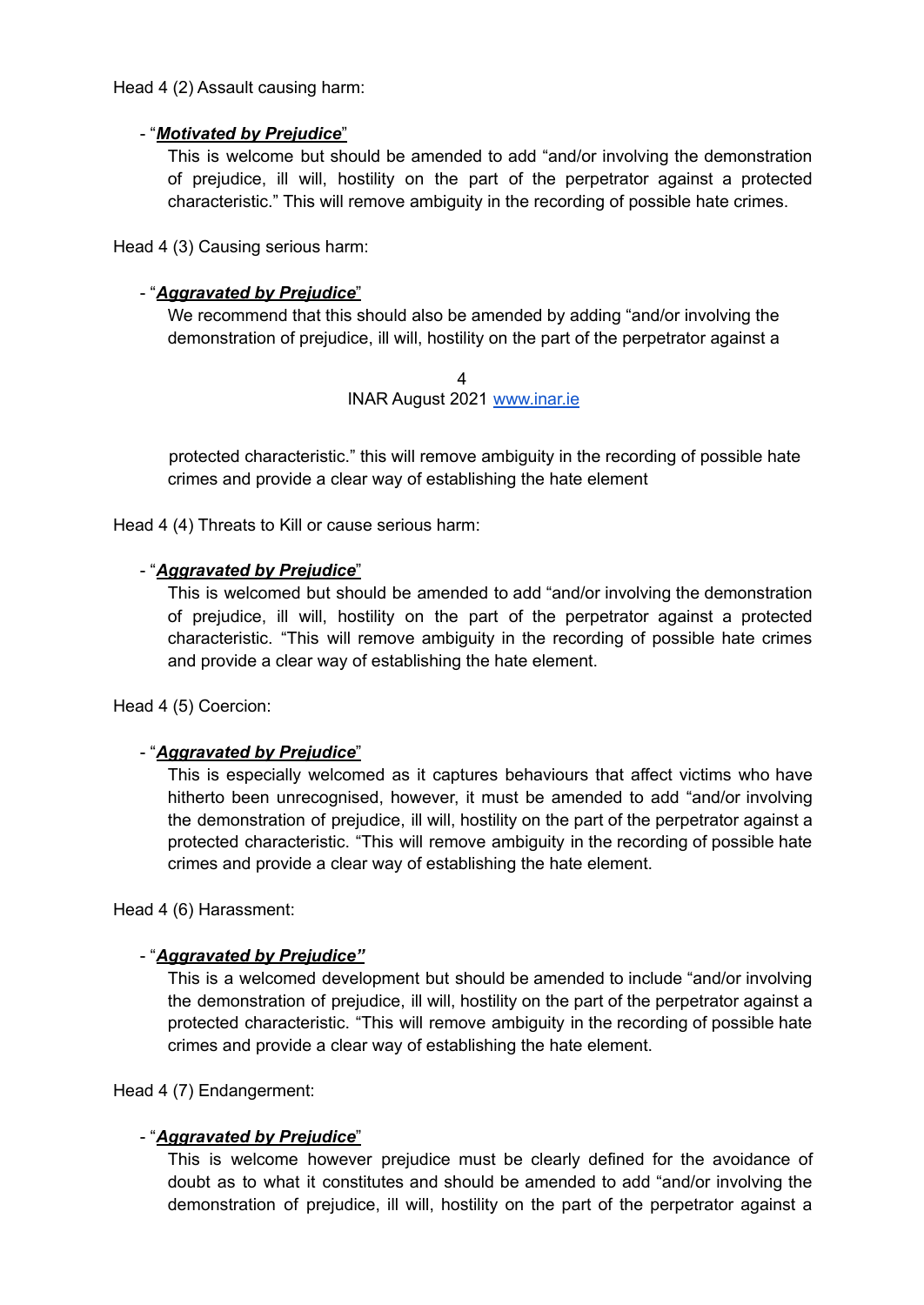protected characteristic." This will remove ambiguity in the recording of possible hate crimes and provide a clear way of establishing the hate element.

### **Head 5: Amendments to the Criminal Damage Act 1991**

Head 5 (1) Damage to Property:

### - "*Aggravated by Prejudice*"

The inclusion of damage to property aggravated by prejudice is welcome, however, the term "prejudice" must be defined clearly and unambiguously to ensure the consistent application of the law. It should also be amended and add "and/or involving the demonstration of prejudice, ill will, and hostility on the part of the perpetrator against a protected characteristic." This will remove ambiguity in the

> 5 INAR August 2021 www.inar.ie

recording of possible hate crimes and provide a clear way of establishing the hate element.

#### **Defences**

(5) In a prosecution for an offence under paragraph (3), it shall be a defence to prove that -

(a) The material concerned consisted solely of a "*reasonable and genuine"* contribution to literary, artistic, political, scientific, or academic discourse,

- What is meant by **"reasonable"** and **"genuine"**? Is there a need to clarify these terms for the avoidance of doubt?
- The use of wide defences has the potential to render the regulatory framework ineffective, therefore there is a need to tighten defences to ensure that the law is operable.
- INAR is of the view that this law should have both a horizontal and vertical application to ensure that the private sector is targeted as well. This is against the backdrop that in the past corporations have been shielded from human rights responsibilities and have not been held accountable for violating fundamental rights. This Bill would benefit from an express proviso on the duty of private actors to prohibit hate crime.

#### **Head 6: Amendment of the Criminal Justice (Public Order) Act**

**1994** Head 6 (1) Threatening, abusive or insulting behaviour in a public

place:

#### - "*Aggravated by Prejudice*"

This new development is welcome however we suggest that the term 'prejudice' must be defined and amended to include "and/or the demonstration of prejudice, ill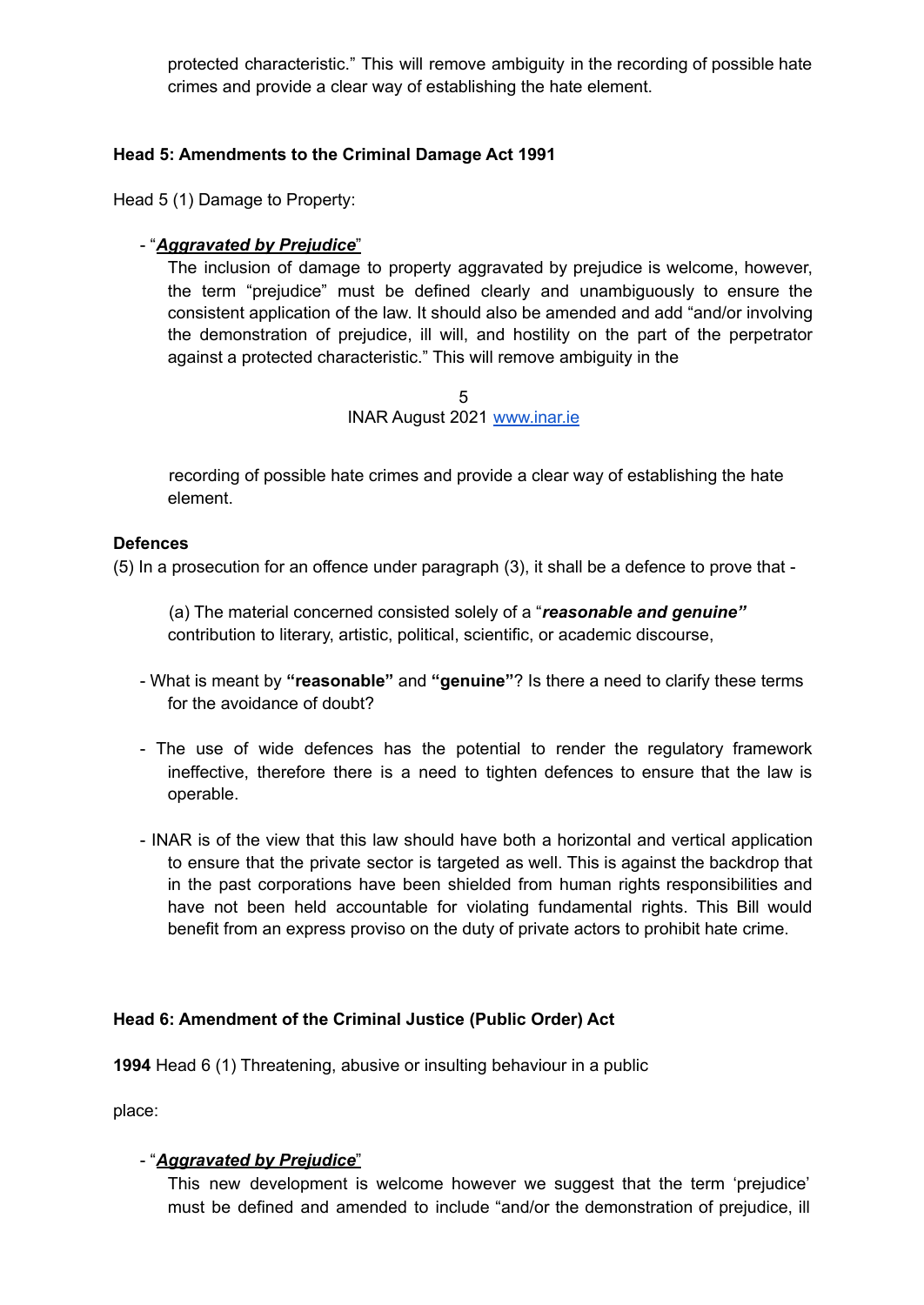will, hostility on the part of the perpetrator against a protected characteristic." This will remove ambiguity in the recording of possible hate crimes and provide a clear way of establishing the hate element.

Head 6 (2) Distribution or display in a public place .......

### - "*Aggravated by Prejudice*"

The inclusion of distribution or display in a public place of materials threatening ...... is welcome but should be amended to add "and/or the demonstration of prejudice, ill will, hostility on the part of the perpetrator against a protected characteristic." This will remove ambiguity in the recording of possible hate crimes and provide a clear way of establishing the hate element.

Head 6 (3) Entering the building, etc. with intent to commit an

offence: 6

#### INAR August 2021 www.inar.ie

#### - "*Aggravated by Prejudice*"

This new development is welcome but we recommend that this be amended to add "and/or the demonstration of prejudice, ill will, hostility on the part of the perpetrator against a protected characteristic." This will remove ambiguity in the recording of possible hate crimes and provide a clear way of establishing the hate element.

Head 6 (4) Assault with intent to cause bodily harm.....:

#### - "*Aggravated by Prejudice*"

The word 'prejudice' must be defined clearly for the purposes of this Act and we suggest an amendment to this subsection to add "and/or the demonstration of prejudice, ill will, hostility on the part of the perpetrator against a protected characteristic." This will remove ambiguity in the recording of possible hate crimes and provide a clear way of establishing the hate element.

#### **Head 7: General Provision where a scheduled offence is aggravated by prejudice**

This is welcomed because it captures the wide range of abusive behaviours faced by affected communities. It allows any other offence to be brought to the attention of the court even though it has not been listed under Head 6.

#### - "*Aggravated by Prejudice*"

While we acknowledge the importance of this clause, lack of clarity on what is meant by 'prejudice' is tricky and is detrimental to the victims' ability to secure effective remedies. The word 'prejudice' should be defined in unequivocal terms and the clause should be amended to add "and/or the demonstration of prejudice, ill will, hostility on the part of the perpetrator against a protected characteristic." This will remove ambiguity in the recording of possible hate crimes and provide a clear way of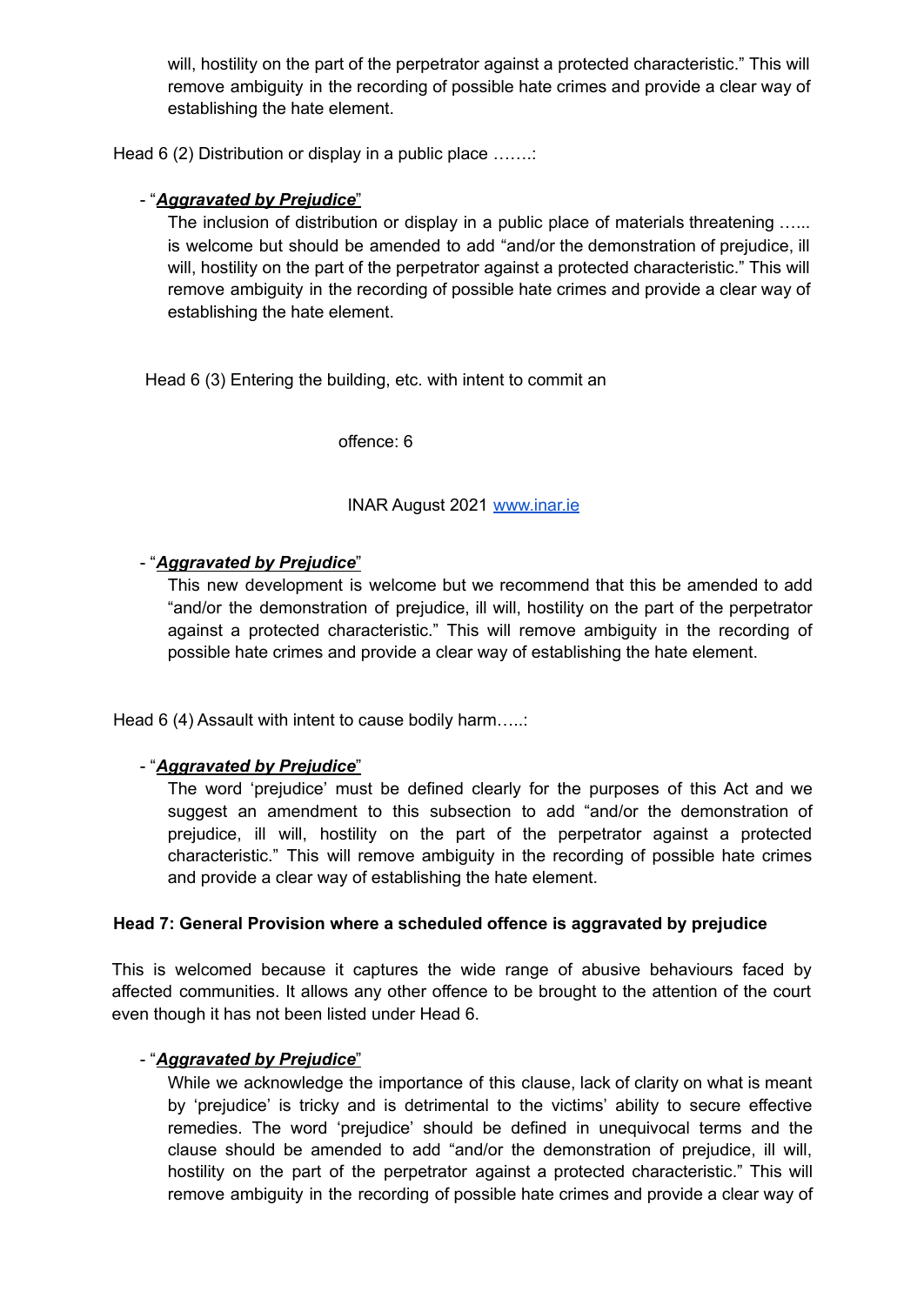establishing the hate element.

#### **Head 8: determining whether an offence was motivated by prejudice**

#### **Bias Indicators**

- This provision lists 8 grounds that may be considered when determining whether an offence was motivated by prejudice. The Irish Network Against Racism, which has extensive experience in developing lists of Bias Indicators (BIs) as investigative tools, finds this unusual, taking bias indicators and putting them in the face of the law. This should be changed and replaced with a 'legal test of proof of hate crime.'
- The ODIHR list of BIs should come as recommendations for good practice in the investigation and recommended to be taken into account by judges and juries. Work should be conducted with Irish civil society groups to develop pertinent lists of context-specific BI's for each protected category, in the Irish context.

7 INAR August 2021 www.inar.ie

- Bias indicators (BI's) are very helpful for focusing police investigative practice in areas where a crime may have a hate motivation, but those indicators are impractical in legislation. The exclusion of disability indicators from the list of factors is an additional cause for concern, the list should be comprehensive enough to include all factors.
- We suggest that the drafters remove the line "bias indicators are objective facts" and replace it with a demonstration test per our suggested amendments above. Bias indicators are not definite and are not proof in themselves.

#### **Public Consultations**

- The Hate Crime Bill was drafted in the context of the review of the Prohibition of Incitement to Hatred Act (1989), conducted with limited public consultation on the specific Hate Crime dimension, which is often confused in the public mind with hate speech and incitement to hatred. Considering the challenges that have been faced by victims of hate crime in accessing justice, it is paramount that the drafters develop a comprehensive framework within which victims can vindicate their rights. The public, including victims of hate crime, should be at the heart of policy development. The Hate Crime Legislation must provide better-established rights for affected individuals and communities that are at high risk of experiencing hate crime, this is best achieved by carrying out extensive public consultations.

#### **The contradiction of the wording under Head 8**

- The first line states that "In addition to any other relevant evidence, '*any or all'* of the following factors may be considered in seeking to determine whether an offence was motivated by prejudice for the purposes of this Act. This suggests that the presence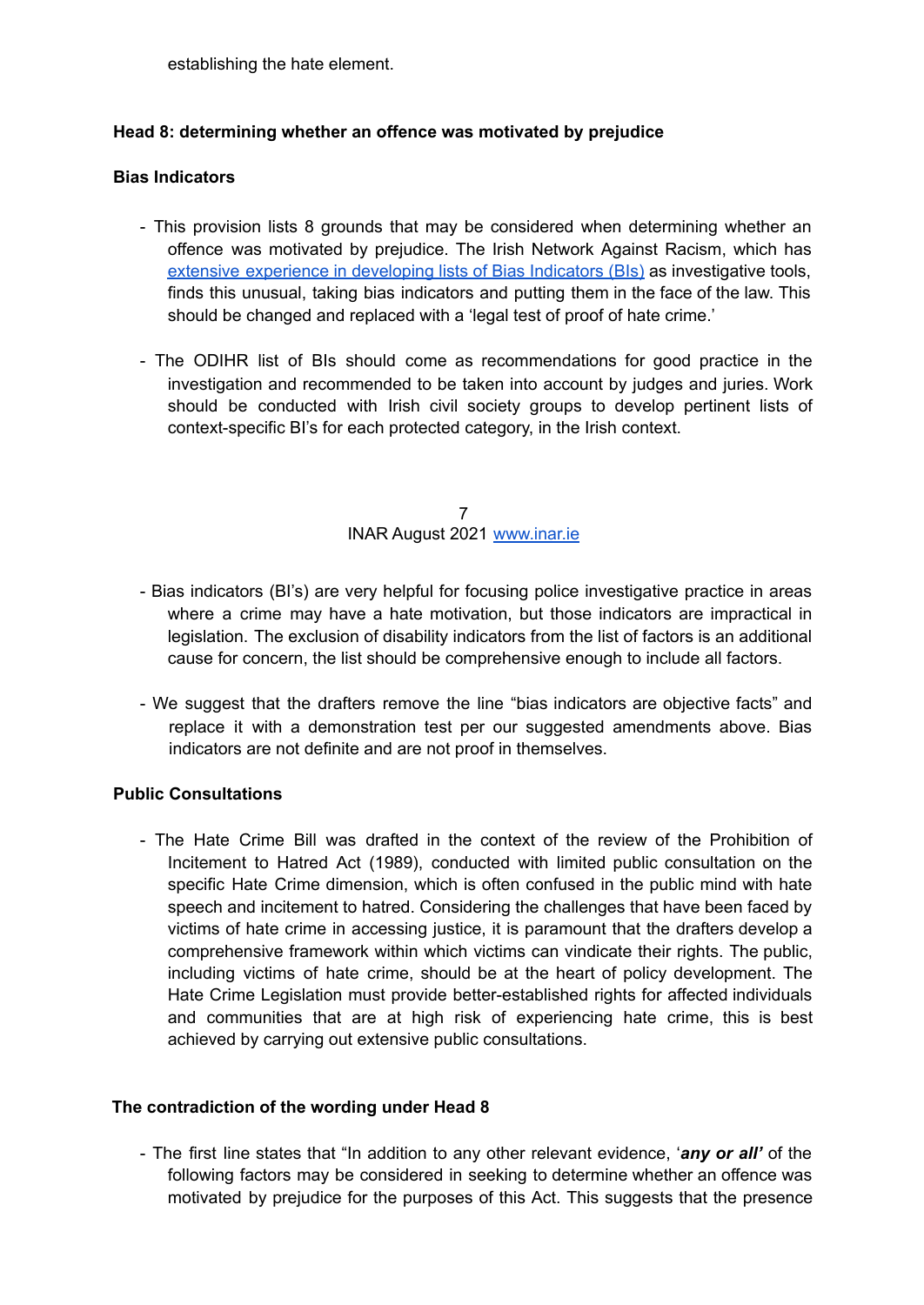of one or more is sufficient to determine whether an offence was motivated by prejudice.

- It then goes on to say that, '*None of the above shall'* be taken to be proof of motivation in and of itself, however, the presence of '*several'* of the indicators listed may be given weight in determining the likelihood that the incident was motivated by prejudice on the part of the perpetrator, which must be demonstrated beyond a reasonable doubt*.* This creates legal obstacles for victims. The language must be airtight to guarantee the utilization of the policy imperatives and the protection of victims.
- The word *'several'* is offered no legal definition, meaning that courts would come to rely on the Oxford Dictionary definition which states that it means 'more than 2 or 3 but not many; this means that in the event of having just one of the indicators present, the hate element risks not being be considered; the requirement that several BIs be present creates a very high legal threshold which may be impossible to reach. This presents additional challenges to victims of hate crime who already face obstacles in accessing justice. It is against this backdrop that we're recommending

8 INAR August 2021 www.inar.ie

an amendment to this provision to allow for factors to be considered through the presence of 'demonstrated hostility.'

- The adoption of 'demonstrated hostility' to establish a legal test removes any apparent contradictions, ambiguities or lack of clarity in the legislation. Making the application of the law more straightforward.

#### **Head 9: denial or gross trivialisation of crimes of genocide**

This is welcome as a valuable and pertinent addition to the policy framework, however, there is a need for a comprehensive definition of genocide that goes beyond Article ll of the Genocide Convention. Ireland has a unique opportunity to create a hybrid definition of genocide that does not inherit the weakness and limitations under the Genocide Convention.

#### **Reference to the Genocide Convention**

- Article ll of the United Nations Convention on the Prevention and Punishment of the Crime of Genocide (the Genocide Convention), 1948 contains a very restrictive definition of the crime of genocide, which includes two main elements:
- 1. The mental element: the "intent to destroy, in whole or in part, a national, ethnical, racial or religious group, such as", and
- 2. The physical element, which excludes political groups.
- INAR suggests that the definition of genocide for the purposes of this Act must be inclusive and recognize other genocides, for example, the genocides in Rwanda, Armenia, Cambodia, East Timor, Circassia, Bambuti, Guatemala, and Srebrenica etc.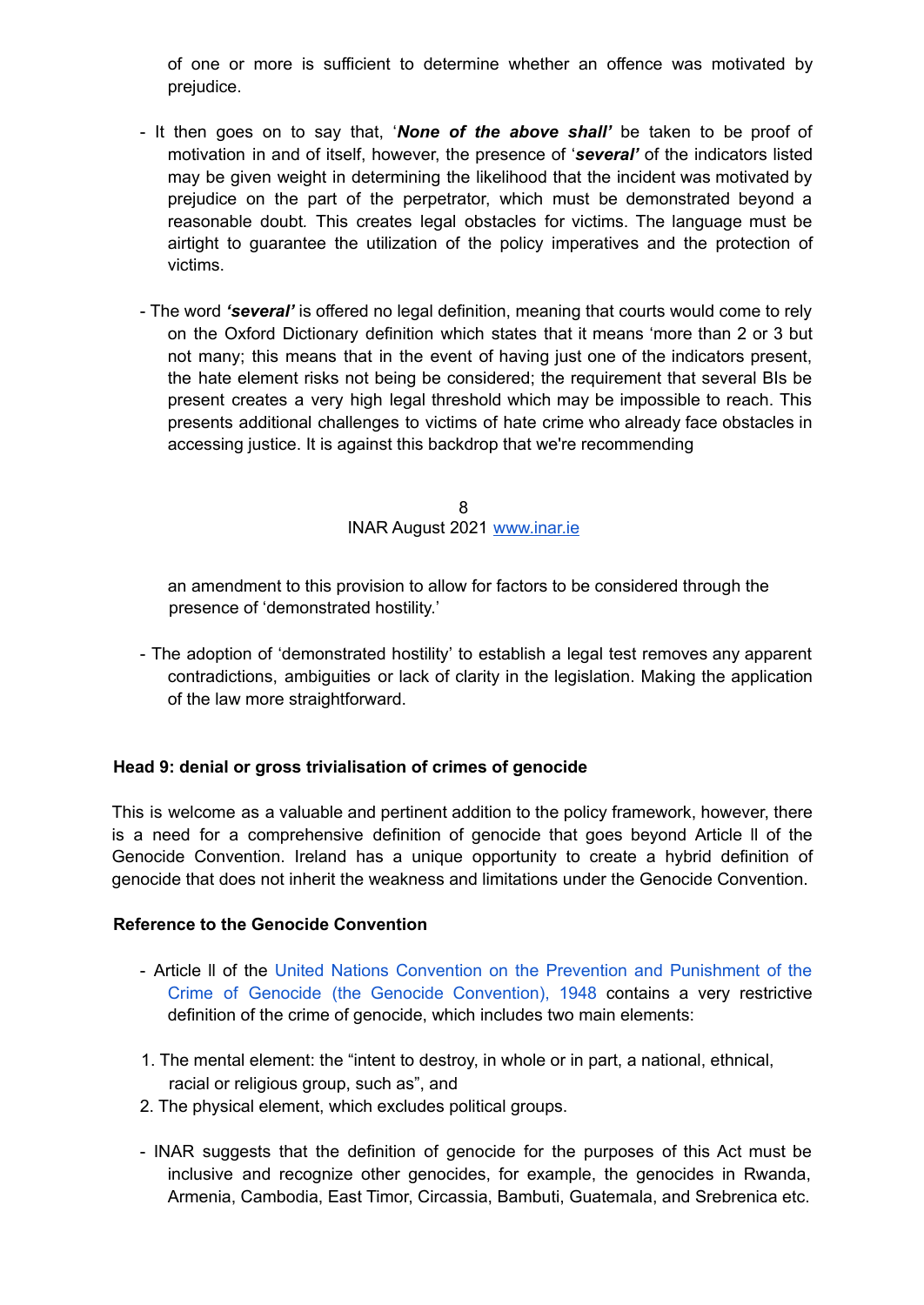- Head 9 should also incorporate crimes against humanity and war crimes in line with the EU framework and ECRI's most recent recommendations for Ireland.
- The drafters should also ensure clarity of terms, for example, what is meant by "gross trivialisation" and what it entails.
- While INAR acknowledges the compelling significance of Head 9 on genocide, without legal clarity, references to genocide risk missing out on the comprehensiveness and effectiveness of the bill as a whole. A policy framework of this magnitude and importance would benefit from an express provision clearly defining the crime of genocide.

#### **Head 10: Repeal**

No Comments

#### **Head 11: Consequential Amendments to other Acts**

No Comments

9 INAR August 2021 www.inar.ie

# *2) Other areas relating to equal access for minorities with the criminal justice system*

#### **Introduction**

As INAR we work with people and groups from all backgrounds who experience racism, racial discrimination and hate crime - all *racialised groups -* as a result, we are unable to single out one group to focus on in our submission. In the context of Ireland, Travellers, Roma, Jews, Muslims, Black people, asylum seekers, refugees, people from an immigrant background, second, third generation, and undocumented people, etc. share experiences of racism, which suggests a common approach to tackling the root structural and institutional underpinnings is necessary. An overall principle of the criminal justice system is to provide justice for everyone in society therefore INAR suggest the following key areas of work with recommendations:

#### **1. Policy Reform**

Ethnic minorities and migrants are still experiencing challenges in accessing their rights and justice. One of the key areas to ensuring equal access to the criminal justice system is policy reform. Our findings tell us that the criminal justice system can fail minorities, especially in those places where racism and racial discrimination is normalised and embedded in the structures.

Our research has shown that most victims from minority groups do not report crimes. Minorities report to us that one of the reasons is that victims are deterred by what they regard as a hostile court system. For ethnic minorities, the apprehensiveness can start from the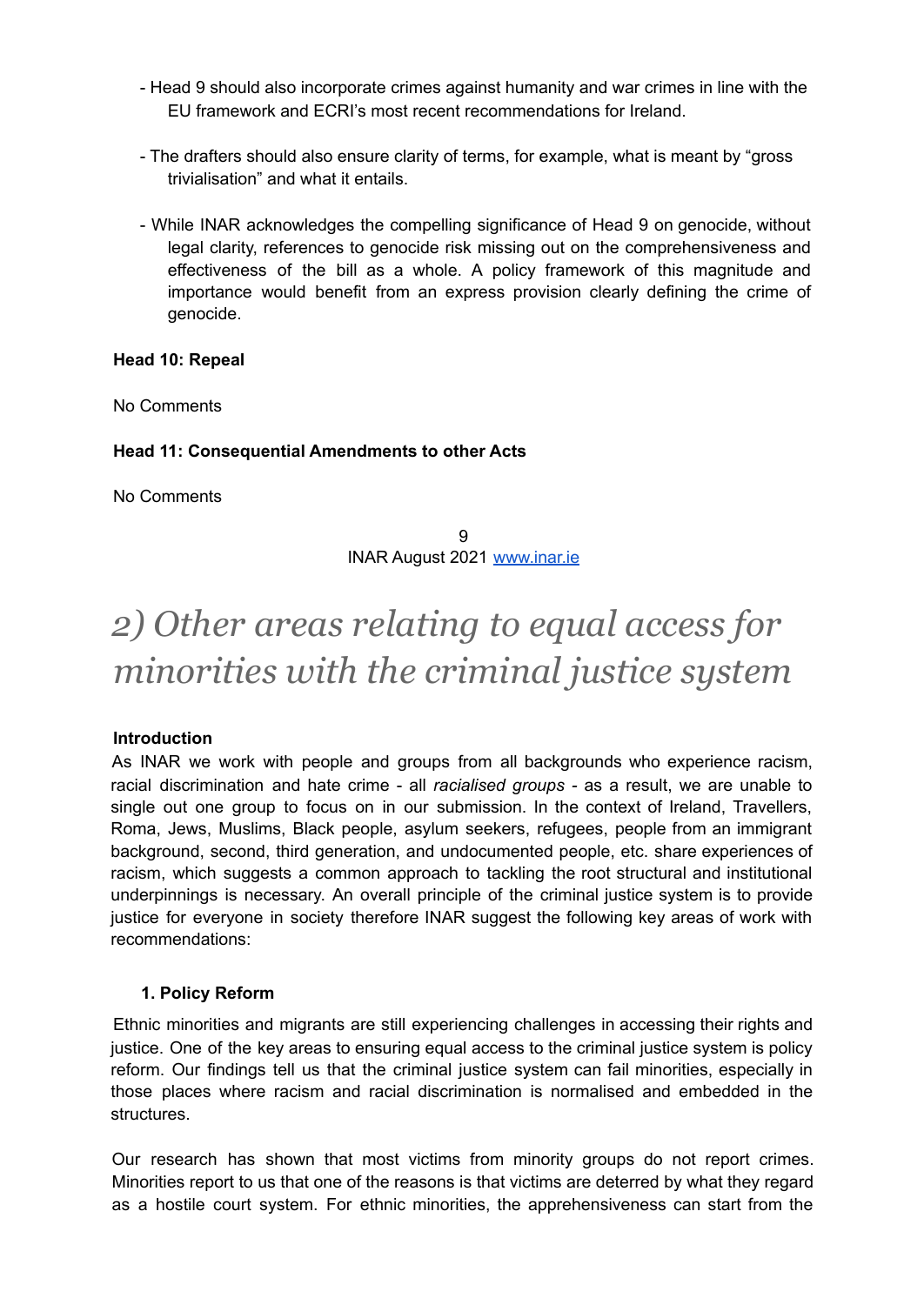conduct and the treatment they receive from the police. The state should put in place policies and safeguards that empower right-holders to access their rights and justice, starting with their first contact with An Garda Siochana. The government needs to address issues of racial and ethnic equality in the justice system and ensure a proportionate representation of migrants and ethnic minorities in the criminal justice system.

Policy changes must be put in place to dismantle every barrier victims encounter in the criminal justice system. There is a need to make the system more humane and compassionate for the most vulnerable people and groups it serves. Policies must be deliberate enough to address the weaknesses and limitations of the current regulatory framework and reduce racial disparities in the criminal justice system. Laws are important in the criminal justice system because they impact individuals' lives in terms of delineating what society will and will not accept and dictates how police officers are going to conduct business.

#### **Recommendations:**

i. Develop a National Action Plan Against Racism (NAPAR) across government departments and state functions, integrating with key initiatives including the

#### 10 INAR August 2021 www.inar.ie

Roadmap on Social Inclusion, the Women's Strategy and the upcoming Children's Guarantee.

- ii. Restore an independent body with functions of NCCRI as a home for anti-racism work by the State, and to oversee the implementation of a NAPAR.
- iii. Minimum examinable mandatory training standards on anti-racism and human rights for all state servants and professionals, e.g., social workers, Gardaí, Legal professionals, frontline public servants Government targets e.g., appointments in public services. (see section on Public Sector Duty below)
- iv. Publication of disaggregated data relevant to antidiscrimination and anti-racism from public bodies

v. Provide for regular monitoring of infringements of anti-discrimination laws. vi. Raise awareness of anti-discrimination legislation in public and key groups including asylum seekers

- vii. Implement the Online Safety and Media Regulation Bill to be in line with international human rights standards.
- viii. In addition to Hate Crime legislation, put in place measures to tackle hateful behaviours, organising and other uses of online platforms by the far-right ix. Implement new hate Crime and incitement to hatred legislation, paying due regard to the test of the hate element ( see above).
	- x. Ensure that hate crime is properly recorded.
	- xi. Ensure that cases of racism, discrimination and hate crime are thoroughly investigated and prosecuted.
	- xii. Effectively investigate and, as appropriate, prosecute and punish acts of speech that incite hatred
	- xiii. Support the Electoral Commission, once established, to address the prohibition of racist hate speech in line with EU protocol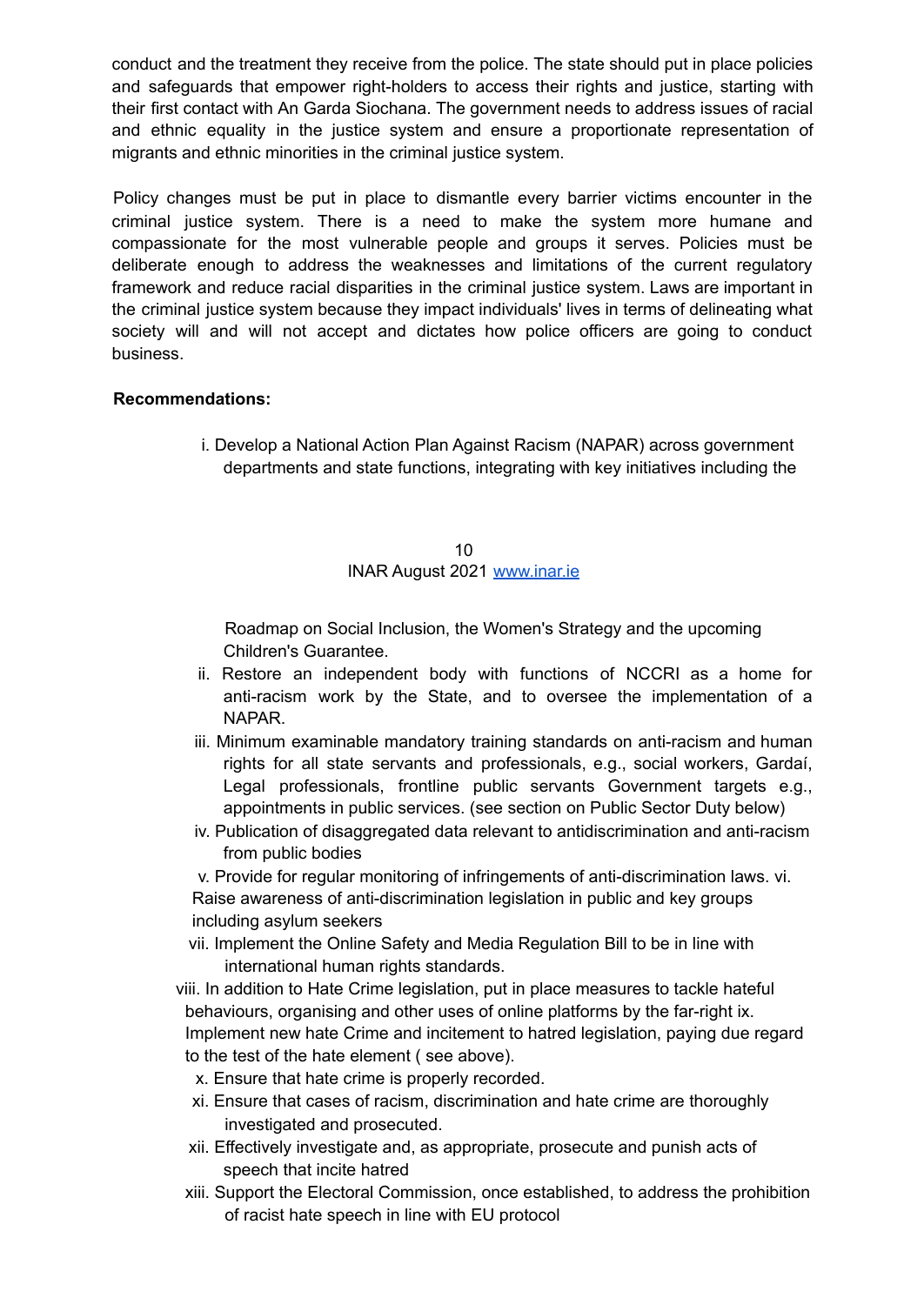- xiv. Inform and sensitize the public about racist hate speech.
- xv. Provide best practice hate crime and anti-discrimination training for the police, prosecutors, and judges.
- xvi. Monitor racist incidents and the implementation of anti-racism measures including training within the criminal justice system.
- xvii. Consider gender and other identities in consultation platforms.
- xviii. Take measures to identify and protect victims of trafficking
- xix. Adopt ethnic identifiers across government and public bodies,
- xx. Provide information and legal advice on immigration to children and those supporting them.
- xxi. Integrate restorative justice into operational practices.

#### **2. Reform of the Criminal Justice System**

The effects of racism can be devastating on individuals/ groups and have lasting consequences. Reforming the criminal justice system is key to empowering individuals and groups to seek legal redress when experiencing discrimination. The state must undertake reform of policing as the entry point to the criminal justice system to strengthen its capacity to respond to the needs of minorities.

> 11 INAR August 2021 www.inar.ie

#### **Recommendations:**

- i. Outlaw, monitor and publish regular reports on racial profiling, and other interactions between Gardaí and minorities
- ii. The government must introduce the concept of "firewall protection", providing a clear separation between the provision of public services and immigration enforcement to ensure that migrants are guaranteed equal access to justice and basic rights should they fall victim or witness a crime.
- iii. Develop expertise appropriate for policing a highly diverse and integrated society.
- iv. Ensure effective usage by AGS of all hate crimes and incitement to hatred provisions in the law.
- v. Develop anti-discrimination plans for the police.
- vi. Strengthen human rights and equality training.

vii. Resource and implement human rights and anti-racist work within the force. viii. Promote a culture of Human Rights, Diversity, Equality and Interculturalism. ix. Provide training for all personnel across the criminal justice system to be equipped to deal with the intersectional nature of hate crime, as well as the intersectional nature of domestic violence and sexual and gender-based violence.

- x. Provide clear, simple, well communicated and accessible reporting procedures.
- xi. Establish partnerships with civil society organisations working in human rights protection to ensure the development of high quality, well-informed policies and to monitor progress on relations between police and minorities.

xii. Ensure full implementation of Garda Diversity and Integration Strategies. xiii. Promote diversity and inclusion by recruiting ethnic minorities in the force xiv. Establish minimal professional standards for interpreting services in Ireland. xv. Ensure the effective implementation and monitoring of a dedicated helpline and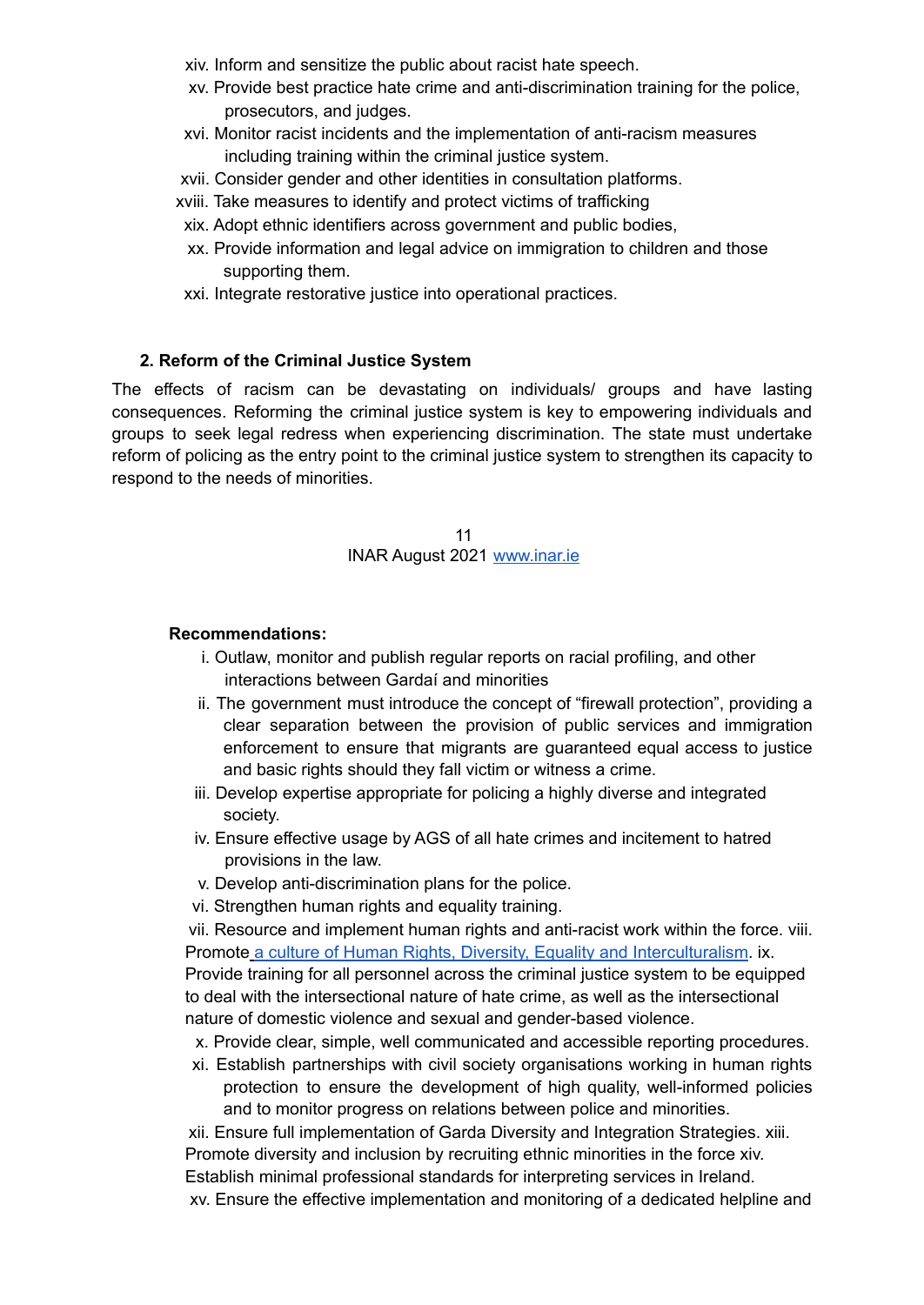website accessible by all to report incidents and find support.

xvi. Identify ways in which to address trial delays and improve efficiency within the criminal justice system. Delay, waiting times,

xvii. Fully implement the recommendations of the Future of Policing in Ireland.

### **3. Public Sector Duty (Equality and Human Rights)**

The Public Sector Equality and Human Rights Duty ('the Duty') places a statutory obligation on public bodies to eliminate discrimination, promote equality of opportunity and protect the human rights of those to whom they provide services and staff when carrying out their daily work. The Irish Government must ensure the full implementation of the Public Sector Equality and Human Rights Duty.

#### **Recommendations:**

i. Public sector bodies to develop and publish strategic plans which demonstrate how they will meet their Public Sector Human Rights and Equality Duty obligations

> 12 INAR August 2021 www.inar.ie

ii. Enhance IHREC's enforcement role vis-a-vis implementing the Public Sector Duty. iii. Integrating human rights and equality objectives in the implementation processes. iv. Build partnership with and ensure participation of organisations working in the human

rights field particularly organisations representing ethnic minorities in the development and implementation of the plan.

- v. Raise awareness on the public sector duty and explore effective ways of implementing it.
- vi. The state must ensure its full and effective implementation.

# **4. Reform of the Workplace Relations Commission**

The Workplace Relations Commission is important in the resolution of employment disputes particularly for minority groups who face significant challenges in the access of justice, therefore it is vital to ensure that the system is robust and that both parties regardless of the outcome should feel that they have received a fair hearing. To ensure that justice prevails the adjudication process must not just be efficient but must also be transparent. The WRC must be a platform for workers to have their rights vindicated, and must be done in a manner that promotes fairness, justice and equality. The Government must take the necessary steps to address the challenges associated with the WRC system and ensure that it works effectively and fairly to guarantee access to justice for all.

#### **Recommendations:**

i. Review the effectiveness of Equal Status and Equality in Employment Acts and access to justice using them, moving rapidly to reform the Workplace Relations Commission to create a body equivalent to the former Equality Tribunal with support to ensure equitable access to ensure effective uptake. This must ensure equitable outcomes of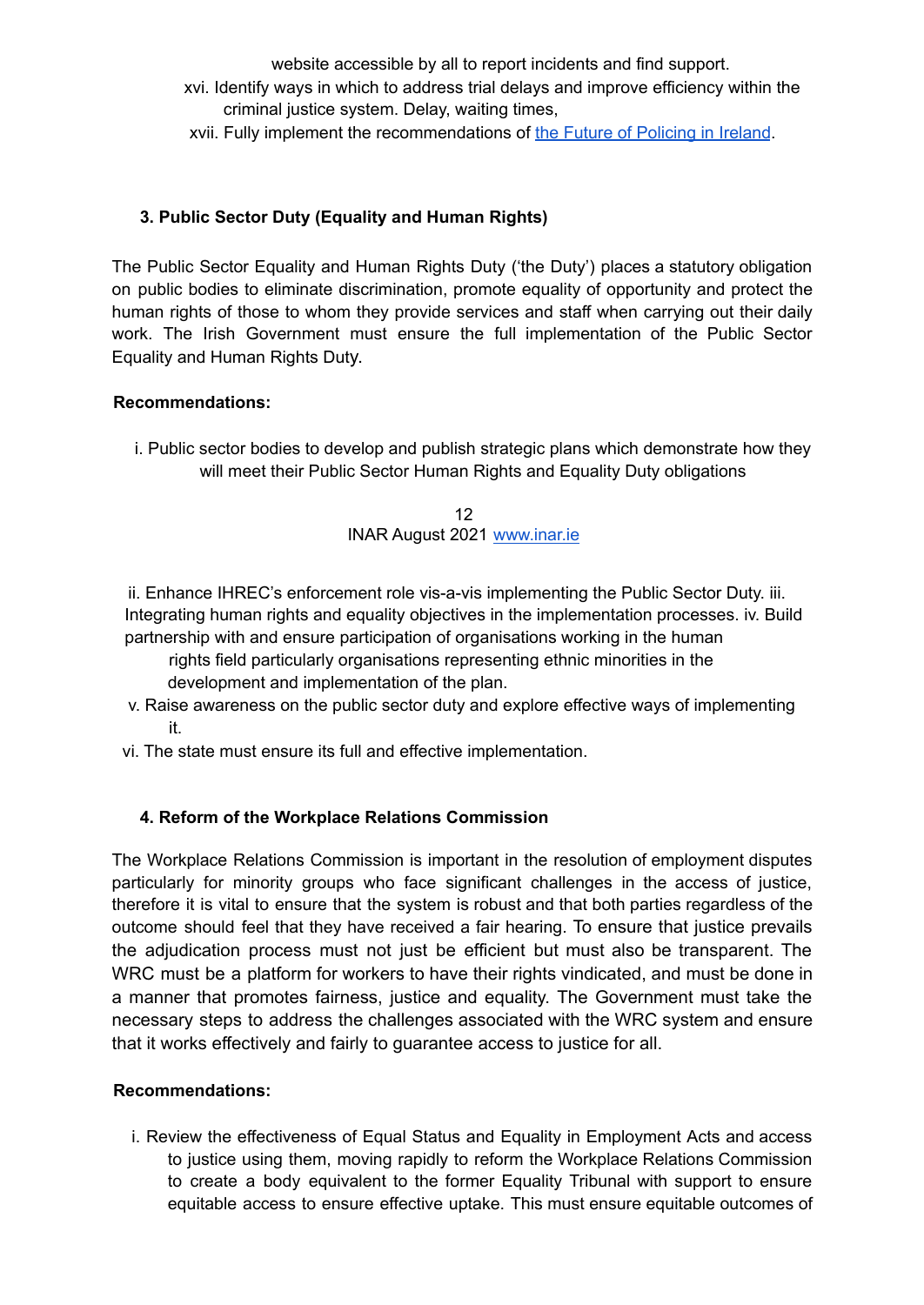the Equality Acts on 'Race' and related grounds, and of complaints about licensed premises and other related breaches of the Equal Status Act.

ii. Support and resource independent advocacy services such as Citizens Information Centers and Law Centers to recognise cases which come under the 'Race' and related grounds, and effectively use Equality legislation to remedy them. iii. Extend access to Legal Aid for cases under Equality legislation

- iv. The process of appointment of the adjudication officers must ensure independence and impartiality as these are fundamental components of the capacity to administer justice.
- v. Need for adjudicating officers to have formal legal training to ensure legal correctness of rulings.
- vi. Need to align rules of procedure with the Constitution
- vii. Need for an appeal mechanism to the Courts to resolve disputes heard by the WRC.

#### **5. Support NGOs working in anti-racism to support victims of hate crime**.

Civil society plays a key role in the progressive realisation of human rights and democratic norms. These organisations are best placed to be aware of the challenges faced and

> 13 INAR August 2021 www.inar.ie

suggest viable solutions. The state should ensure adequate resourcing to allow organisations to make a meaningful contribution including grassroots communities.

#### **Recommendations:**

- **i.** The government should ensure that NGOs and grassroots organisations working in anti-racism are fully resourced and staffed to ensure an efficient discharge of their duties.
- **ii.** In partnership with civil society, the government must develop community initiatives that bring communities together in support of the recognition of minorities, integration, diversity and inclusion.
- **iii.** Promote synergies and linkages which enables departments, agencies and NGOs to tackle structural racism and other issues.
- **iv.** Create platforms for respectful dialogue among all groups and pathways towards equality and justice for all people.

Thank you for the invitation to make this submission; we are at your disposal for any further questions. We look forward to having the opportunity to discuss these proposals in person.

Patricia Munatsi Policy Lead Policy@inar.ie

Shane OCurry **Director** Shane@inar.ie

INAR, Irish Network Against Racism